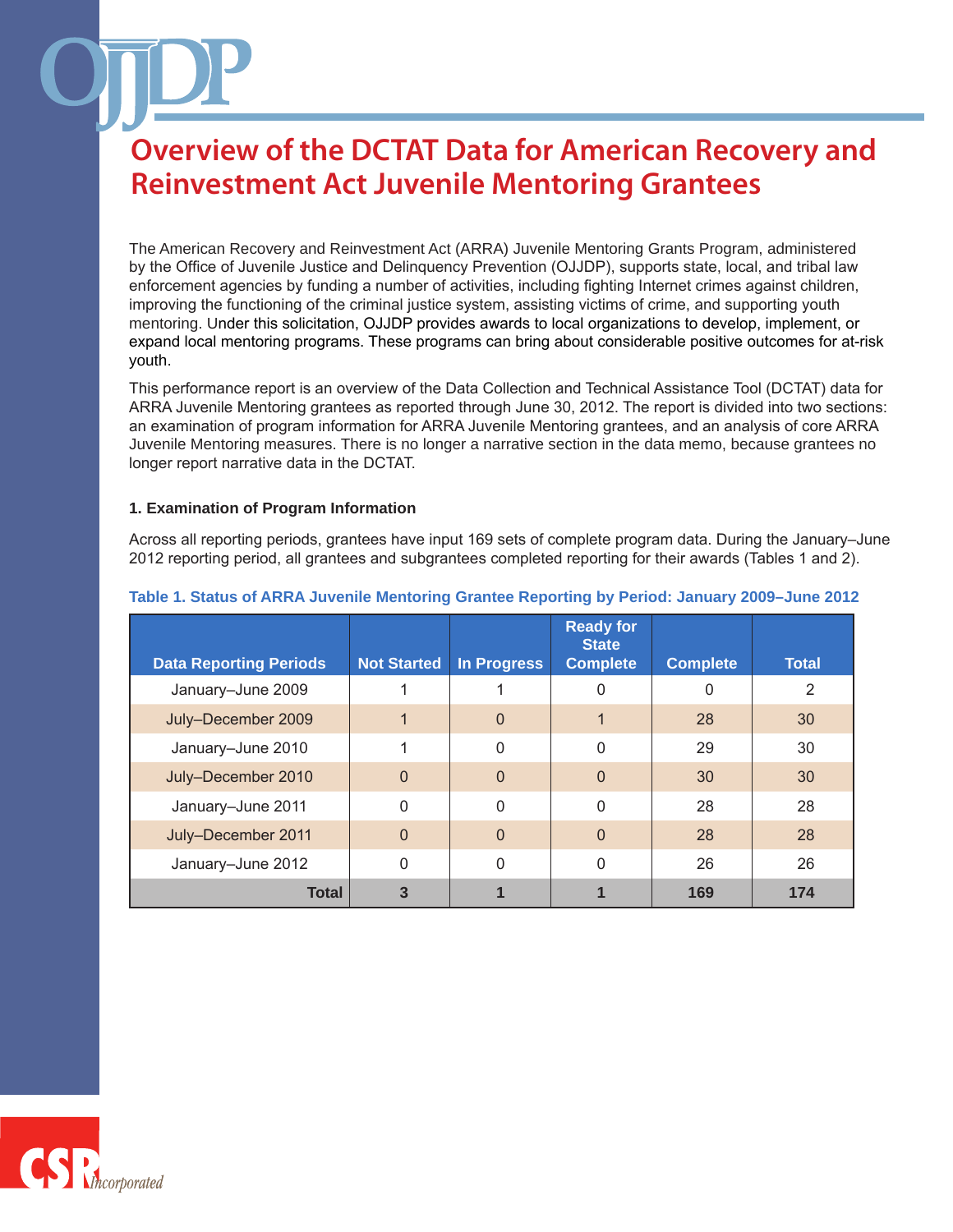| <b>Data Reporting Period</b> | <b>Not Started</b> | <b>In Progress</b> | <b>Complete</b> | <b>Total</b> |
|------------------------------|--------------------|--------------------|-----------------|--------------|
| January-June 2009            | 0                  | 0                  |                 |              |
| July-December 2009           | $\overline{0}$     | 0                  | 112             | 112          |
| January-June 2010            | 0                  | 0                  | 113             | 113          |
| July-December 2010           | $\overline{0}$     | $\mathbf{0}$       | 114             | 114          |
| January-June 2011            | $\Omega$           | $\Omega$           | 116             | 116          |
| July-December 2011           | $\overline{0}$     | $\overline{0}$     | 106             | 106          |
| January-June 2012            | $\Omega$           | 0                  | 60              | 60           |
| <b>Total</b>                 | 0                  | 0                  | 622             | 622          |

### **Table 2. Status of Subgrantee Reporting by Period: January 2009–June 2012**

In examining the grant amounts by state for the most recent reporting period, Maryland received the most funds, followed by Pennsylvania (Table 3).1

### **Table 3. Total Grant Amount by State (Dollars): January–June 2012**

| <b>Grantee State</b> | <b>Grant Amount (Dollars)</b> | <b>Grantee State</b> | <b>Grant Amount (Dollars)</b> |
|----------------------|-------------------------------|----------------------|-------------------------------|
| <b>CA</b>            | \$1,494,523                   | <b>OH</b>            | 500,000<br>\$                 |
| CO                   | 996,483                       | <b>OR</b>            | 500,000                       |
| IA                   | 950,043                       | <b>PA</b>            | 17,829,110                    |
| LA                   | 982,175                       | <b>SC</b>            | 486,169                       |
| <b>MA</b>            | 499,830                       | <b>SD</b>            | 499,908                       |
| <b>MD</b>            | 19,160,337                    | <b>TN</b>            | 500,000                       |
| <b>MN</b>            | 500,000                       | <b>TX</b>            | 998,962                       |
| <b>NC</b>            | 978,499                       | <b>WA</b>            | 1,000,000                     |
| <b>NM</b>            | 499,998                       | WI                   | 497,691                       |

<sup>1</sup> Amounts represent the state to which the grants were awarded. They do not necessarily indicate the state in which grant money is being used to conduct activities.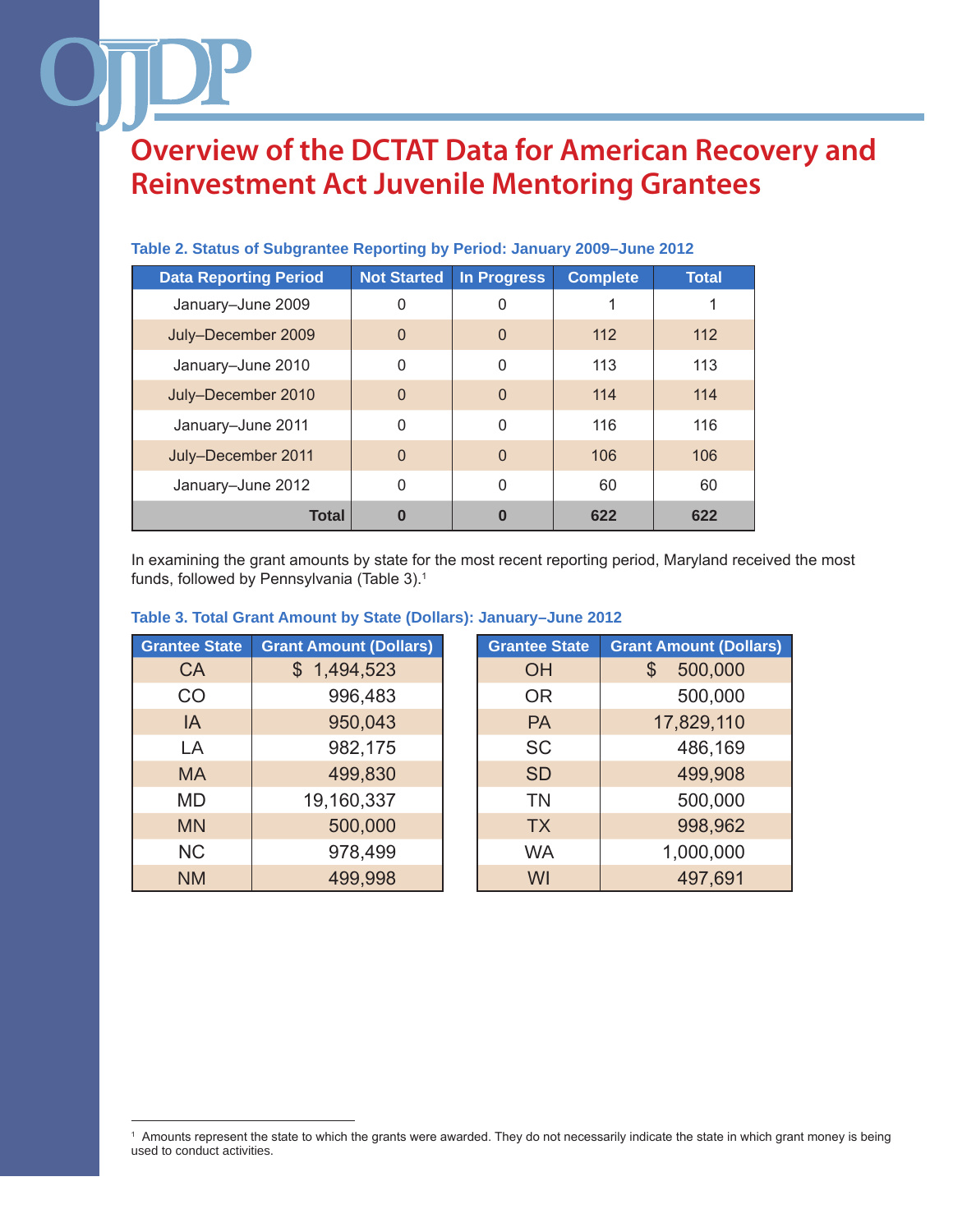The most grants and/or subgrants awarded during this reporting period went to Pennsylvania, with 40, followed by Maryland with 11. Figure 1 shows a comparison among 18 grantee states.



### **Figure 1. Grants and/or Subgrants by State: January–June 2012**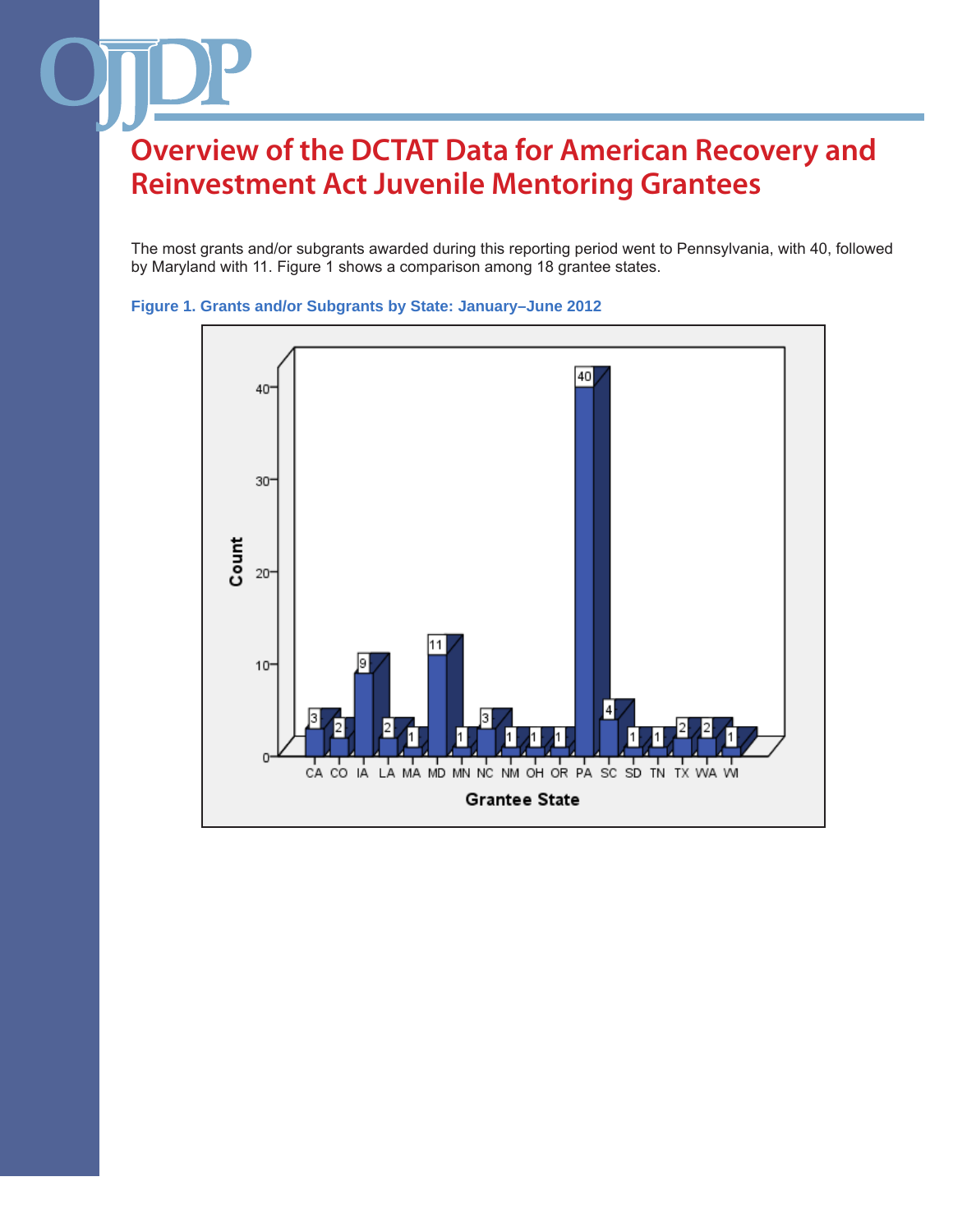Analysis of implementing agencies for this period revealed that the largest numbers of programs were with nonprofit community-based organizations (86 percent). Schools or other education organizations accounted for 11 percent of awards, while other community-based organizations and government agencies represented 3 percent (Figure 2).



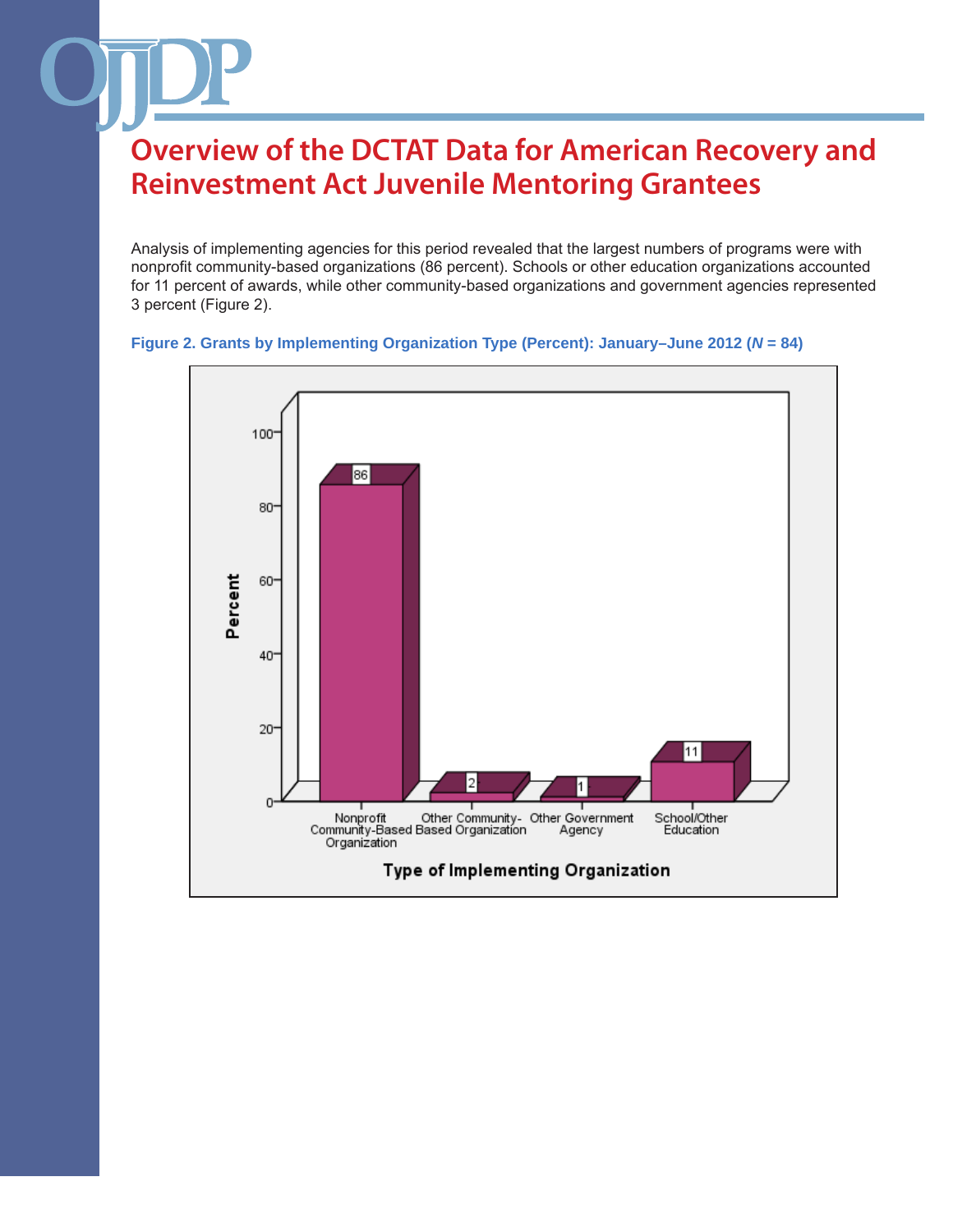Table 4 provides an aggregate of demographic data for the January–June 2012 reporting period. More specifically, the numbers in the table represent the population actually served by ARRA Juvenile Mentoring grantees during their project period. Targeted services include any approaches specifically designed to meet the needs of the intended population (e.g., gender-specific, culturally based, and developmentally appropriate services).

### **Table 4. Target Population: January–June 2012**

|                        | <b>Population</b>                          | <b>Grantees Serving Group</b><br><b>During Project Period</b> |
|------------------------|--------------------------------------------|---------------------------------------------------------------|
| <b>RACE/ETHNICITY</b>  | American Indian/Alaskan Native             | 31                                                            |
|                        | Asian                                      | 39                                                            |
|                        | <b>Black/African American</b>              | 75                                                            |
|                        | Hispanic or Latino (of Any Race)           | 69                                                            |
|                        | Native Hawaiian and Other Pacific Islander | 12                                                            |
|                        | Other Race                                 | 52                                                            |
|                        | White/Caucasian                            | 74                                                            |
|                        | Caucasian/Non-Latino                       | 11                                                            |
|                        | Youth Population Not Served Directly       | $\Omega$                                                      |
| <b>JUSTICE SYSTEM</b>  | At-risk population (No Prior Offense)      | 76                                                            |
| <b>STATUS</b>          | <b>First-time Offenders</b>                | 47                                                            |
|                        | <b>Repeat Offenders</b>                    | 25                                                            |
|                        | <b>Sex Offenders</b>                       | 2                                                             |
|                        | <b>Status Offenders</b>                    | 21                                                            |
|                        | <b>Violent Offenders</b>                   | 14                                                            |
|                        | Youth Population Not Served Directly       | 4                                                             |
| <b>GENDER</b>          | Male                                       | 80                                                            |
|                        | Female                                     | 78                                                            |
|                        | Youth Population Not Served Directly       | $\mathbf{0}$                                                  |
| <b>AGE</b>             | $0 - 10$                                   | 63                                                            |
|                        | $11 - 18$                                  | 76                                                            |
|                        | Over 18                                    | 22                                                            |
|                        | Youth Population Not Served Directly       | $\Omega$                                                      |
| <b>GEOGRAPHIC AREA</b> | Rural                                      | 48                                                            |
|                        | Suburban                                   | 46                                                            |
|                        | Tribal                                     | 12                                                            |
|                        | Urban                                      | 65                                                            |
|                        | Youth Population Not Served Directly       | $\mathbf{0}$                                                  |
| <b>OTHER</b>           | <b>Mental Health</b>                       | 44                                                            |
|                        | Substance Abuse                            | 33                                                            |
|                        | Truant/Dropout                             | 50                                                            |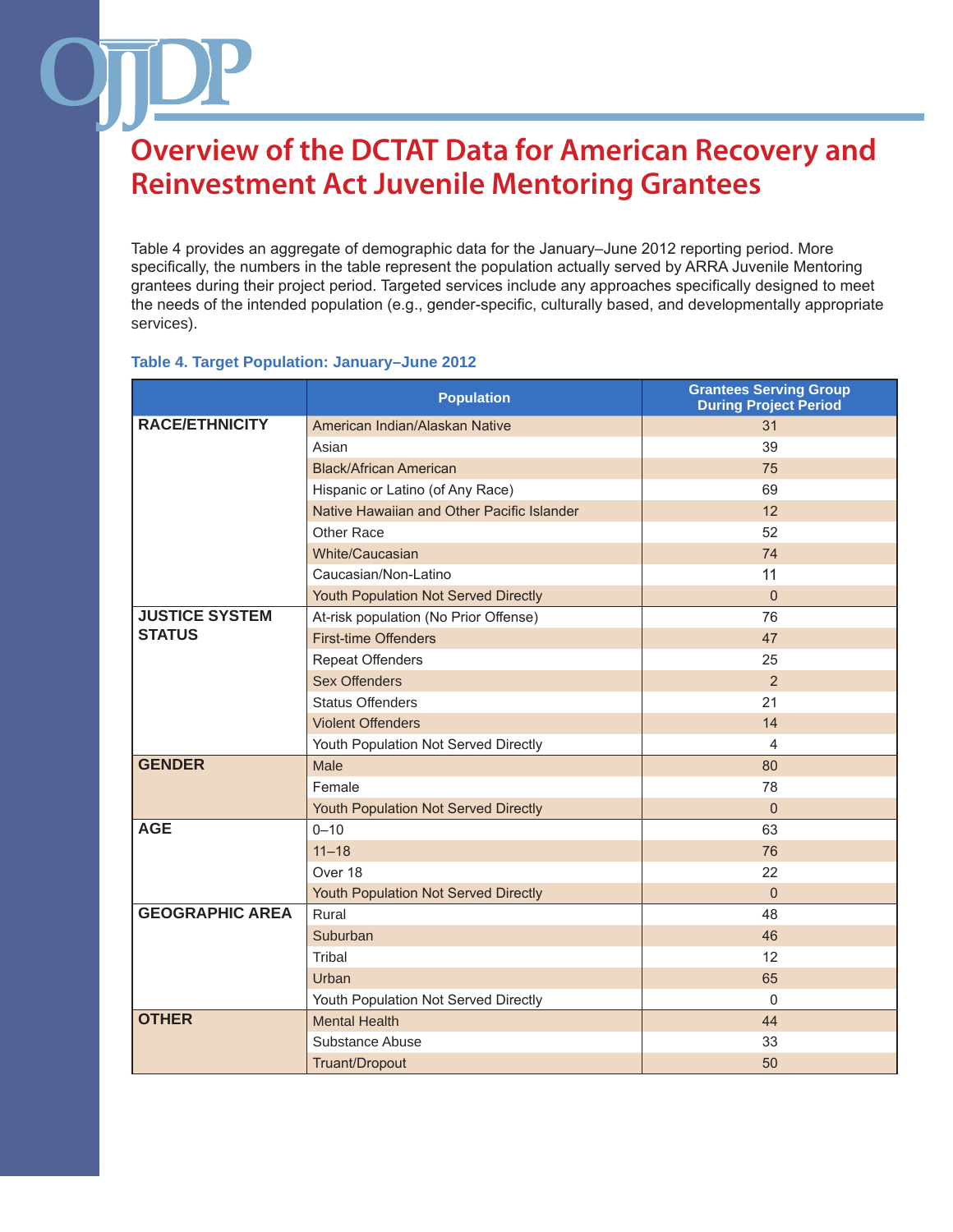## **2. Analysis of Core Measure Data from January–June 2012**

During the January–June 2012 reporting period, 63 percent of essential services were maintained without interruption because of funding from the Recovery Act. In addition, 1,257 new essential services were funded, and 1,750 services were enhanced due to Recovery Act funds (Table 5).

## **Table 5. Recovery Measures: January–June 2012**

| Percent of essential services maintained because of funding from Recovery Act | 63%   |
|-------------------------------------------------------------------------------|-------|
| Number of new essential services funded by Recovery Act                       | 1.257 |
| Number of enhanced essential services funded by Recovery Act                  | 1.750 |

During the January–June 2012 reporting period, 62 percent (\$30,130,322) of Federal funds were being spent by ARRA Juvenile Mentoring grantees and subgrantees who had implemented evidence-based programs and practices (Figure 3).



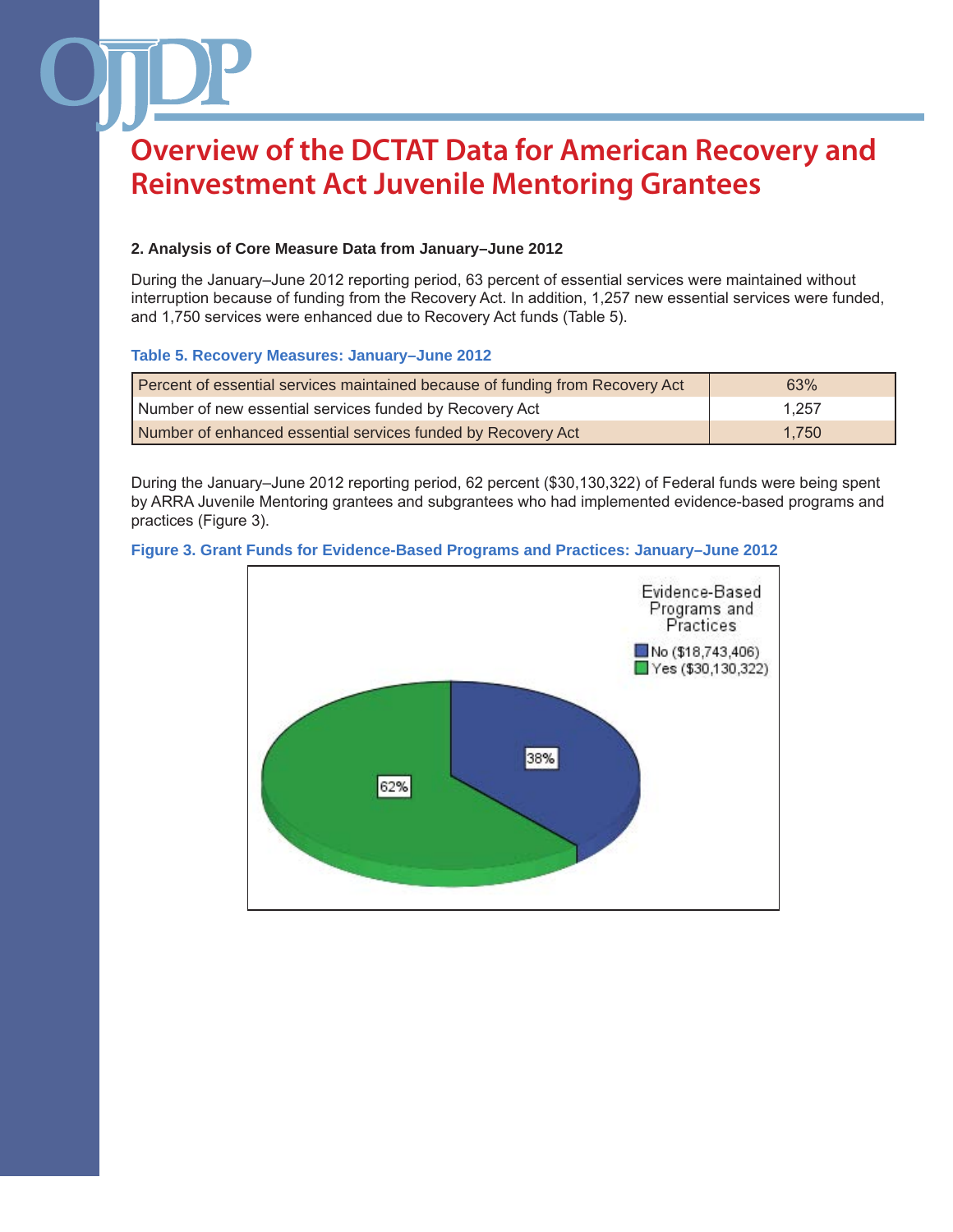The majority of ARRA Juvenile Mentoring grantees and subgrantees are implementing evidence-based practices. During the January–June 2012 reporting period, 81 programs (96 percent) implemented such practices (Figure 4).



**Figure 4. Evidence-Based Practices and Programs by Reporting Period: January 2009–June 2012**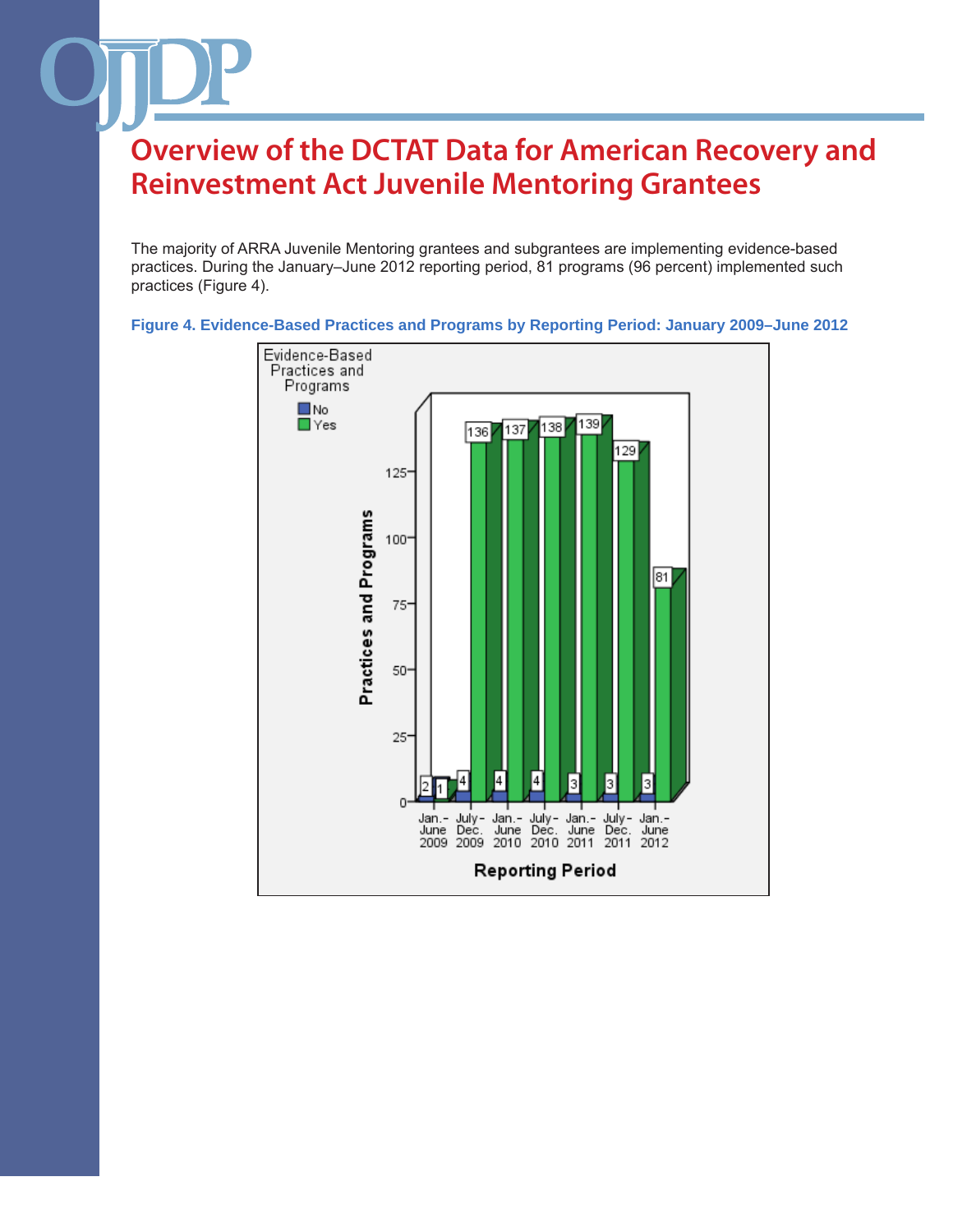## *Aggregate of Performance Measures Data*

The next section presents an aggregate of performance measures data (Table 6). Of the 20,346 youth served by ARRA Juvenile Mentoring grantees, 19,193 (94 percent) were served using an evidence-based program or practice. In addition, 67 percent (1,703) of eligible youth exited programs after completing program requirements. Each grantee defines the requirements needed for a youth to complete each program. Sometimes a program cannot be completed in the 6 months represented by the reporting period. For example, in one program, youth have to complete 9 months of mentoring to be considered successful. If a youth exits such a program for any reason before 9 months of mentoring is complete, he or she is considered unsuccessful. The lack of a shorter-term definition for program completion therefore decreases the overall program completion rate.

Performance measures about the program mentors were also collected. During the reporting period, 4,834 new program mentors were recruited. Of the 3,599 mentors who began training, 3,521 (98 percent) successfully completed it. Moreover, 35 percent of mentors reported that they learned more about their program. Of the 14,666 mentors in the program during the reporting period, 12,761 (87 percent) remained active mentors.

Collaboration with active partners also helps mentoring programs succeed. Eighty-four percent of the mentoring programs reported having active partners during the reporting period, indicating widespread community involvement and buy-in, which is essential to the success of these programs.

| <b>Performance Measure</b>                                             | <b>Youth or Mentors</b>   |                                                   |                |
|------------------------------------------------------------------------|---------------------------|---------------------------------------------------|----------------|
| Program youth served                                                   | 20,346                    |                                                   |                |
| Program youth served using<br>an evidence-based program or<br>practice | 19,193                    |                                                   |                |
| Program mentors recruited                                              | 4,834                     |                                                   |                |
|                                                                        |                           | <b>Completed</b>                                  | <b>Percent</b> |
| Program youth completing<br>program requirements                       | 2,545                     | 1,703                                             | 67             |
| <b>Mentors successfully</b><br>completing training                     | 3,599                     | 3,521                                             | 98             |
| Trained mentors with<br>increased knowledge of<br>program area         | 12,015                    | 4,196                                             | 35             |
|                                                                        |                           | <b>Active</b>                                     | <b>Percent</b> |
| Mentor retention rate                                                  | 14,666 mentors            | 12,761 active mentors                             | 87             |
| Mentoring programs with<br>active partners                             | 238 mentoring<br>programs | 201 mentoring<br>programs with active<br>partners | 84             |

## **Table 6. Performance Measures: January–June 2012**